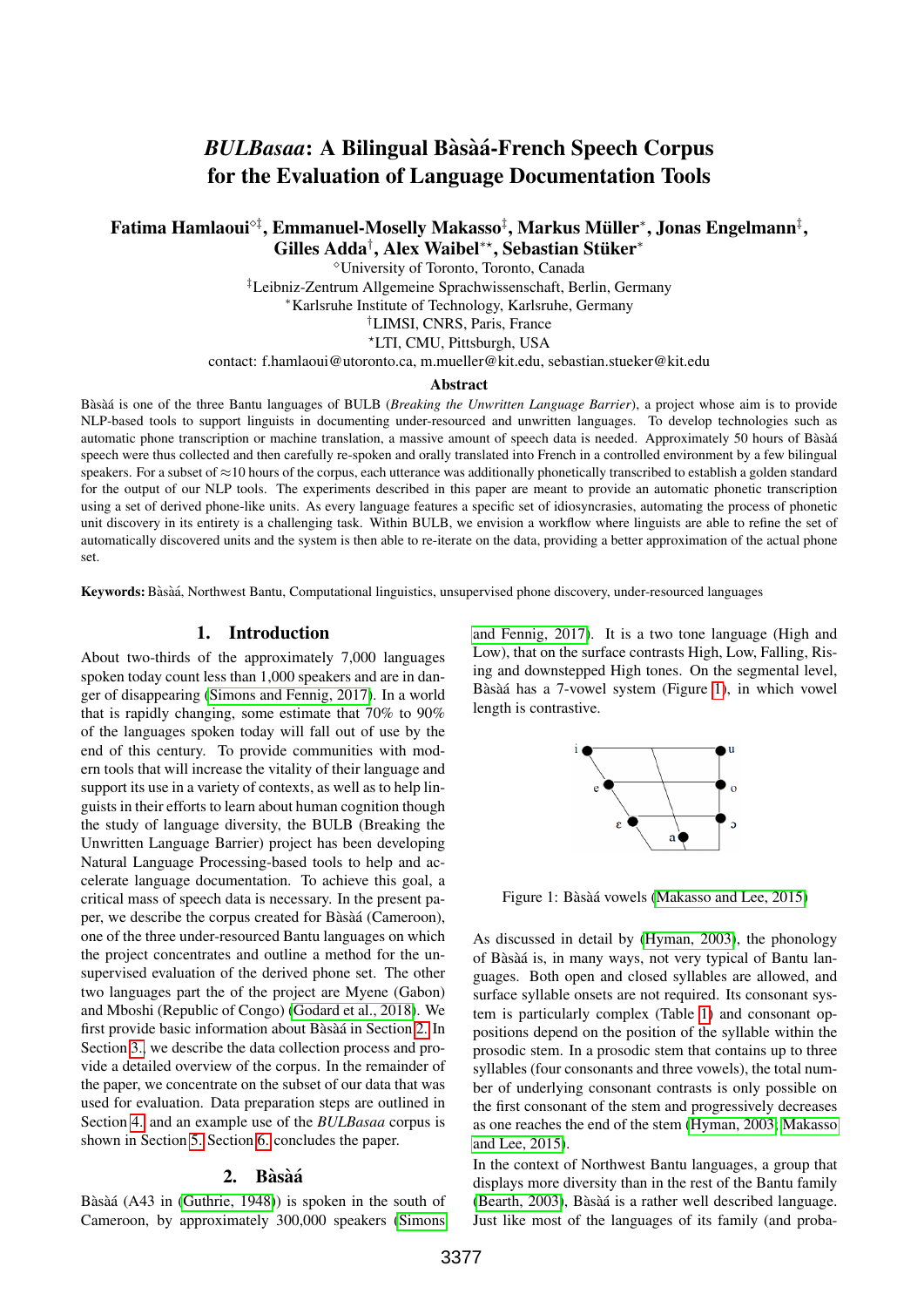|                 | <b>Bilabial</b>   | Alveolar   | Palatal          | Velar                         | Lab. velar              | Uvular | Glottal  |
|-----------------|-------------------|------------|------------------|-------------------------------|-------------------------|--------|----------|
| Plosive         | p                 |            |                  | k                             | $k^w$<br>$\mathbf{g}^w$ |        |          |
| Affricate       |                   |            | ţſ<br>F          |                               |                         |        |          |
| Implosive       | 6                 |            |                  |                               |                         |        |          |
| Prenasalized    | $m_{h}$           | $n_{d}$    | ${}^n\text{\^d}$ | $\mathfrak{g}^{\mathfrak{g}}$ |                         |        |          |
| Nasal           | m                 | n          | $\mathbf n$      | ŋ                             | $\mathbf{y}^w$          |        |          |
| Tap/Flap        |                   | $\int_a^b$ |                  |                               |                         |        |          |
| Fricative       | $\Phi$<br>$\beta$ | S          |                  | X<br>X                        |                         | χ      | - ն<br>h |
| Approximant     | W                 |            |                  |                               |                         |        |          |
| Lateral approx. |                   |            |                  |                               |                         |        |          |

<span id="page-1-1"></span>Table 1: Bàsàá consonants [\(Makasso and Lee, 2015\)](#page-4-3)

bly beyond, of Africa), most linguistic studies are however based on a handful of speakers and on elicited data. This methodology has numerous advantages and has yielded significant results. Detailed descriptions of its phonology, its morphology and its syntax are available. Entire aspects of the language however remain inaccessible: those that can be better captured through the study of natural, uncontrolled speech. With *BULBasaa*, one of our longer term aims is also to provide the basis for a reference corpus of spoken Bàsàá.

A number of publications are available in Bàsàá (bibles, dictionaries, collections of idiomatic expressions, language learning methods). Some of them use an IPA-based transcription of the language, including a representation of tones, such as the *Dictionnaire Basaa-French ´* [\(Lemb and](#page-4-6) [De Gastines, 1973\)](#page-4-6). As already pointed out by [\(Lemb](#page-4-6) [and De Gastines, 1973\)](#page-4-6), and this is probably still true, many publications however use alphabets that follow the transcription conventions of European languages such as French and English, and also German, for the least recent ones, with the effect that a number of contrasts are not marked and tones are not represented. Instead, accents are often used to distinguish different sounds.

## 3. *BULBasaa*

# <span id="page-1-0"></span>3.1. Data Collection

As described in [\(Adda et al., 2016;](#page-4-7) Stüker et al., 2016), one central aspect of BULB is to use the resource-economic methodology developed by S. Bird and colleagues, [\(Bird et](#page-4-9) [al., 2014\)](#page-4-9) which consists in (i) collecting both elicited and natural speech, (ii) proceeding to the careful re-speaking of the data by selected native speakers, to ensure the best acoustic quality possible for the purpose of automatic phone transcription, and (iii) translating the data into a major language (here, French), to speed up the documentation process and provide a basis for machine translation.

Following this method, the *BULBasaa* corpus comprises two types of Bàsàá data. One half of the recordings (uncontrolled speech) was acquired from a local Bàsàá speaking radio station in the first phase of the project. The other half of the recordings (controlled speech) was made by one of the authors (E.-M. Makasso) in various locations in the Centre and Littoral regions (Yaoundé, Douala, Eseka, Edea, Messondo) shown on Figure [2,](#page-1-2) using the LIG-Aikuma application [\(Gauthier et al., 2016\)](#page-4-10). The data collection process took place during several missions between the summer 2015 and the summer 2017. The recording equipment used consisted of four Android powered tablets (Samsung SM-T550/T800/T810).



<span id="page-1-2"></span>Figure 2: Provinces of Cameroon [\(Wikipedia, 2006\)](#page-4-11)

LIG-Aikuma is an improved version of AIKUMA, the Android application originally developed by Steven Bird and colleagues [\(Bird et al., 2014\)](#page-4-9), which is also meant to facilitate data collection of the type of above-described parallel speech (original>re-speaking>translation). It offers four recording modes, shown in Figure [3.](#page-2-2)

We provide an overview of the type of data collected in the next Section. Our uncontrolled speech recordings consisted of radio shows of approximately 45 minutes, including musical opening and interludes. The files thus required some cleaning before re-speaking and translation could be achieved. Additionally, to facilitate their use on an early version of LIG-Aikuma, the files were segmented into small chunks of  $\approx$ 1.5 minutes before being uploaded onto the tablets.

Re-speaking of the data was mostly done by one female speaker (in her early thirties) in Berlin (Germany), where the BULB team of linguists working on Bàsàá was based, and by one male speaker (in his mid-thirties) in Yaoundé. As to the oral translation into French, a consequent part of it was also done by one male speaker (in his early forties) in Berlin and by two speakers in Yaoundé, one female (in her forties) and one male (in his early thirties). Note that although the process of orally translating natural discourse data by bilingual speakers is probably much faster than in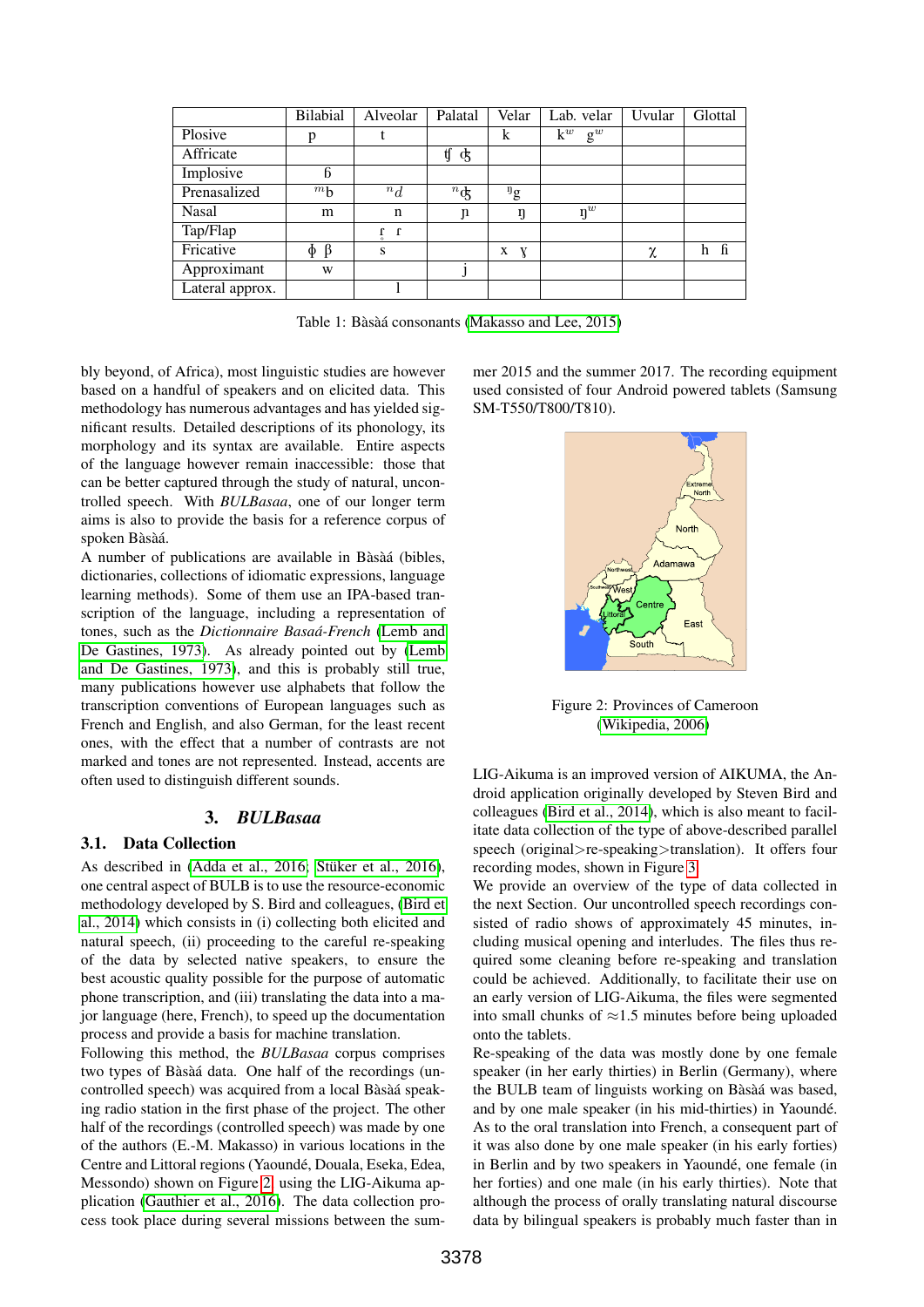

<span id="page-2-2"></span>Figure 3: Screenshot LIG Aikuma (version July 2016)

more traditional methods of language documentation, it is also a cognitively demanding task for which we found it preferable to hire more than one speaker.

To have a baseline for comparison for the output of our ASR tools, approximately 10 hours of uncontrolled speech recordings were manually phonetically transcribed (against financial compensation) by a team of Bàsàá speaking linguistics students in Yaounde.´

## 3.2. Data Description

Table [2](#page-2-3) provides an overview of the make-up of the *BUL-Basaa* corpus.

| Data type                   | Amount         |  |
|-----------------------------|----------------|--|
| Original recordings         | $22,62$ hours  |  |
| (uncontrolled speech)       | $(1058$ files) |  |
| Re-speaking                 | 23,73 hours    |  |
| (uncontrolled speech)       | $(1058$ files) |  |
| Translation                 | 33,55 hours    |  |
| (uncontrolled speech)       | $(1142$ files) |  |
| Picture-based               | 8.3 hours      |  |
| elicitation                 | $(2419$ files) |  |
| Unprocessed                 | 32,10 hours    |  |
| bilingual controlled speech | $(164$ files)  |  |

<span id="page-2-3"></span>Table 2: Overview of BULBasaa recordings

As already mentioned above, a significant part of the original Bàsàá speech data consists in radio recordings, where speakers discuss a variety of topics (every-day-life-related, local, social, cultural, historical etc). We also collected some more uncontrolled speech on the form of personal stories, tales and a traditional ceremony.

In addition, for our controlled data, we had one of our female speakers (from the Cenre region) record the entire *Dictionnaire Basaa-French ´* [\(Lemb and De Gastines, 1973\)](#page-4-6), a total of 6,000 words together with their translation and example sentences to illustrate the various meanings of each word. The dictionary is a large part of the bilingual controlled speech recordings that we still need to process.

We also had a male speaker record sections of the *Enquête et description des langues orales* linguistic questionnaire [\(Bouquiaux and Thomas, 1976\)](#page-4-12) dealing with the human being as a physical (anatomy) and as a social entity (family relations).

Finally, we used a subset of the pictures made by our colleague Guy-Noël Kouarata, a member of the BULB team working on Mboshi (Bantu C25), during one of his field trips in Republic of Congo, to elicit data parallel to the ones he collected [\(Godard et al., 2018\)](#page-4-1).

#### 4. Data Preparation

## <span id="page-2-0"></span>4.1. Pre-processing

The manual phonetic transcriptions were checked for consistency and occasional faulty symbols were removed or replaced by their correct Bàsàá counterpart. Some symbols were mapped so that, when compounded with diacritics representing tones, they correspond to existing symbols in UTF-8 encoding. The tone markers were checked as well, removing some erroneous sequences, and keeping only the 5 diacritics representing the different surface tones present in the language (see section 2). As French borrowings were transcribed using French orthography, we semiautomatically added a symbol to mark these words.

#### <span id="page-2-4"></span>4.2. Forced Alignment

As the provided phonetic transcriptions did not contain any timing information and were not segmented based on individual recordings, we first split them to create segments for each recording. As this is a labor intensive process, we only prepared a total of 56 min / 814 speech segments of the re-spoken data in this manner. The alignment of the phones to the audio was performed using a speech recognition system. With a very limited amount of available data, we could not train an ASR system on Bàsàá data only, but instead used a system trained on multiple source languages (French, German, Italian, Russian, Turkish). The system was trained using data from the Euronews Corpus [\(Gretter,](#page-4-13) [2014\)](#page-4-13). This corpus contains 70h of TV broadcast news per language. Trained jointly on this data, the system featured a multilingual phone set. It was adapted to Bàsà a by first manually mapping the phone set used for the phonetic transcription to the phones of the multilingual recognizer. Next, one iteration of Viterbi training was performed to adapt the acoustic model to the new language. Using this system, we force aligned the transcripts to the audio. Those alignments were used to measure against in the following experiments. As we did not have much data for adaptation, the alignments were not perfect and do not represent a gold standard.

#### 5. Unsupervised Phone Discovery

<span id="page-2-1"></span>One of the first steps in documenting a new language is to establish its phone inventory. This is a difficult and timeconsuming process. We aim at supporting linguists during this step by inferring a set of phone-like units automatically. Given that unknown languages potentially feature a number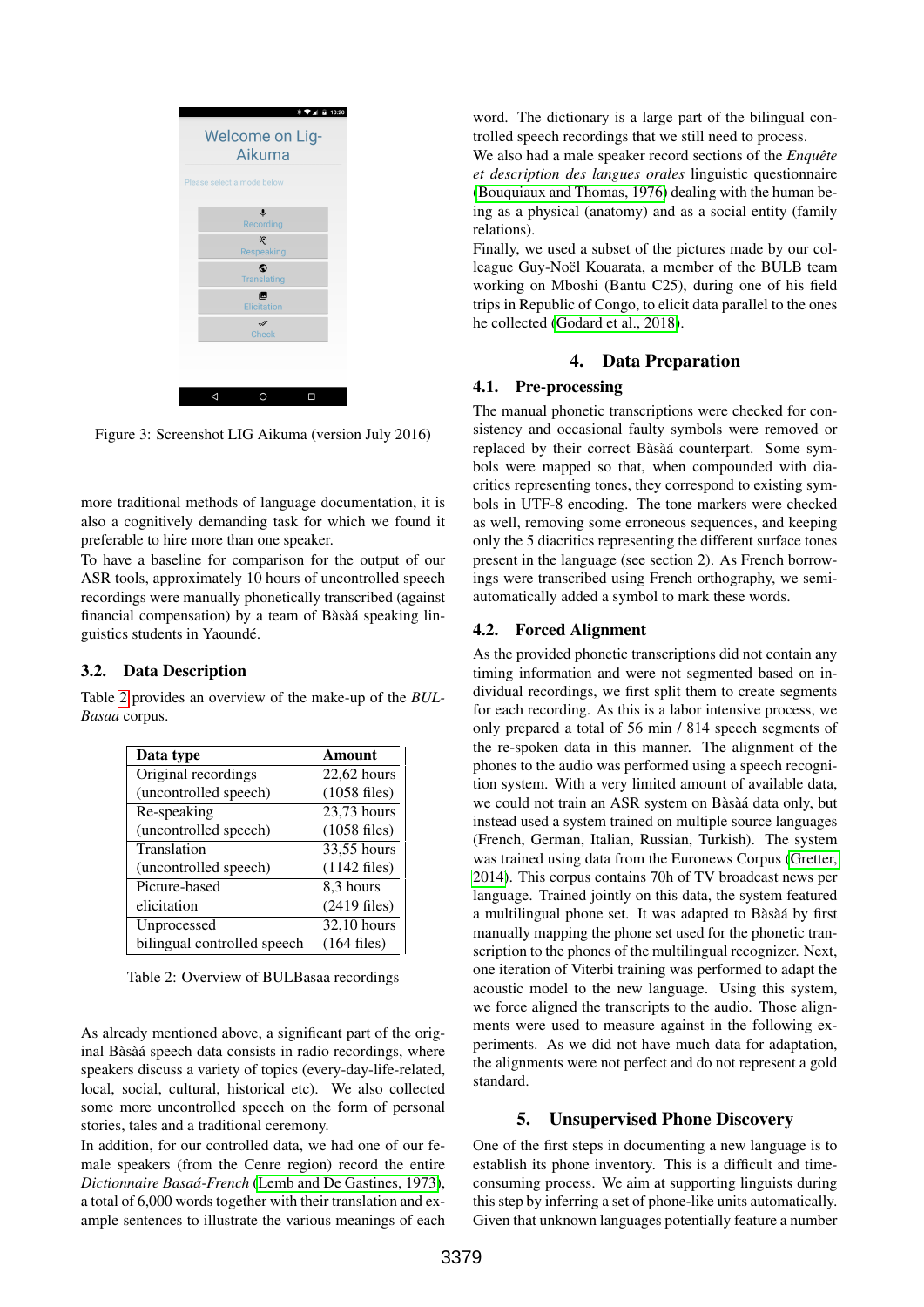of idiosyncrasies, we want to provide an iterative approach, m I t de\_long m k n a p s t @ n E 6 g e\_long p n I s a l 6 ts aI t @ n SIL where linguists can make adaptions to the set of discovered phone-like units and the system is then able to incrementally derive a better set of discovered units. Our approach of unsupervised phone discovery (UPD) consists of three steps: (i) segmenting recordings into phone-like units, (ii) extracting articulatory features for each segment, and (iii) clustering segments based on the extracted features. In Sections [5.1.](#page-3-1) to [5.3.,](#page-3-2) we describe each step of this pipeline. The experiments and the numbers reported were carried out  $\mu$  using the part of the data for which the forced alignments were created.

#### <span id="page-3-1"></span>5.1. Segmentation

A deep bi-directional long short-term memory network (DBLSTM) based approach was used to segment the recordings [\(Franke et al., 2016\)](#page-4-14). The network was trained multilingually using the same data set as the multilingual ASR system in Section [4.2.:](#page-2-4) Data from 5 languages (English, French, German, Italian, Turkish) from the Euronews Corpus [\(Gretter, 2014\)](#page-4-13).

#### <span id="page-3-3"></span>5.2. Articulatory Feature Extraction

We trained detectors for 7 different types of articulatory features (AFs, see Table [5.2.\)](#page-3-3) using data from French, German and Turkish from the same dataset (Müller et al., [2017\)](#page-4-15). In order to create training data, we trained ASR sys-

| <b>Type</b> | # Classes             | <b>Description</b>    |
|-------------|-----------------------|-----------------------|
| cplace      |                       | Place of articulation |
| ctype       |                       | Type of articulation  |
| cvox        | $\mathcal{D}_{\cdot}$ | Voiced                |
| vfront      | 3                     | Tongue x position     |
| vheight     | 3                     | Tongue y position     |
| vlng        |                       | Type of vowel         |
| vrnd        |                       | Lips rounded          |

Table 3: Overview of AF types used

tems for each language and used those systems to generate phonetic alignments. We then mapped the phones to AFs. As the pronunciation dictionaries were automatically built using MaryTTS (Schröder and Trouvain, 2003), we used the AF definitions embedded within MaryTTS' language definition files to establish the phone to AF mapping.

The AF detectors were DBLSTM based and are trained using one-hot targets. Previous studies have shown, that using only the inner third of each segment does increase the classification performance as the articulators in the vocal tract have already reached their final position for producing the current sound and lesser co-articulation artifacts are being encountered. Figure [4](#page-3-4) shows AFs extracted over an utterance. Co-articulation artifacts can be seen as the articulators transition from one position to the next, whereas the recognition at the center of each phone remains stable.

## <span id="page-3-2"></span>5.3. Clustering

As final step in our pipeline, we clustered the segments into a set of phone-like units using the extracted AFs. To determine AFs per segment, we extracted and averaged them for



<span id="page-3-4"></span>Figure 4: Example of extracted AFs

the inner third. A single AF vector for each segment was obtained this way. We used k-Means for clustering of the segments. This method required the number of classes as parameter. Here, we determined the class count supervised, based on the reference transcripts.

In order to evaluate the result of the clustering, we used an unsupervised evaluation method based on a TTS system [\(Baljekar et al., 2015\)](#page-4-17). The inferred units were used to train a TTS system on the data set. This TTS system was then used to synthesize Bàsàá speech. To asses the performance of the TTS systems, the mean cepstral distortion (MCD) score [\(Mashimo et al., 2001\)](#page-4-18) was used. It is a measure of the distortion between the synthesized and the real speech. The lower the quality of the TTS system is, the higher the distortion and the MCD score are.

The TTS was trained and tested on the full data set. Training and testing on the same data was possible, as we only want to assess the quality of the discovered units, and not the TTS system itself. As baseline, we computed the MCD score of a TTS system trained on the reference transcriptions. Table [4](#page-3-5) shows the scores for clusterings. While the score for the automatically derived units increases, the clustered units could be used to synthesize Bàsàá speech.

| # of units            | <b>MCD</b> Score |
|-----------------------|------------------|
| Baseline              | 5.15             |
| <b>UPD</b> Clustering | 5.64             |

<span id="page-3-5"></span>Table 4: Comparison of MCD Scores

## 6. Conclusion

<span id="page-3-0"></span>We have presented the **BULBasaa** corpus, a Bàsàá-French bilingual corpus made up of both controlled (elicited) and uncontrolled (natural) speech. As Bàsàá was an underresourced language, but its basic grammatical properties are fairly well documented, this dataset enables the evaluation of methods aimed at language documentation. From a computational linguistic perspective, our goal in the near future is to focus on improving the reference alignments, as well as to increase the performance of our setup for unsupervised phone discovery. From a linguistic perspective, one of our goals is to prepare the corpus so as to allow for the exploration of both well and under-studied grammatical aspects of the language, in particular through the study of natural speech, as well to allow for the study of aspects of